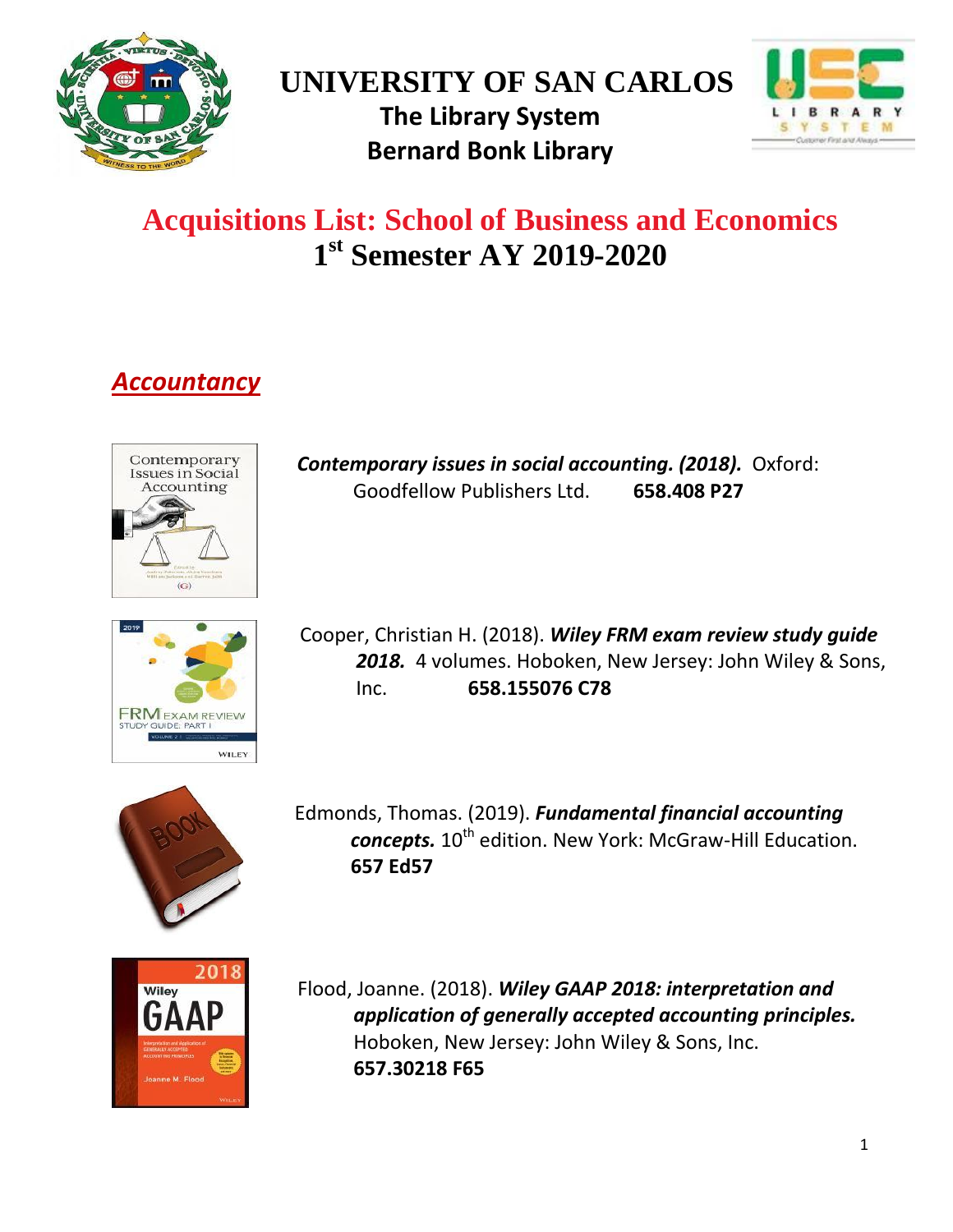











Hall, James A. (2019). *[Accounting information systems.](http://tlc.library.usc.edu.ph:8080/#section=resource&resourceid=473920482¤tIndex=0&view=allCopiesDetailsTab)* 10<sup>th</sup> ed. Australia: Cengage Learning. **657.0285574 H14**

Hoyle, Joe Ben. (2018). *[Fundamentals of advanced accounting.](http://tlc.library.usc.edu.ph:8080/#section=resource&resourceid=463497938¤tIndex=1&view=allCopiesDetailsTab)* 7<sup>th</sup> edition. New York: NY: McGraw-Hill Education. **657.046 H85**

Hull, John. (2018). *[Options, futures, and other derivatives.](http://tlc.library.usc.edu.ph:8080/#section=resource&resourceid=463498295¤tIndex=0&view=allCopiesDetailsTab)* 9 th ed. Harlow, England: Pearson. **332.632 H87**

Kieso, Donald E. (2018). *[Intermediate accounting: IFRS edition.](http://tlc.library.usc.edu.ph:8080/#section=resource&resourceid=462216932¤tIndex=0&view=allCopiesDetailsTab)* 3<sup>rd</sup> Edition. Hoboken, New Jersey: John Wiley & Sons, Inc. **657.044 K54**

Maes, Patrick. (2018). *[Disruptive selling: a new approach to](http://tlc.library.usc.edu.ph:8080/#section=resource&resourceid=450272943¤tIndex=0&view=allCopiesDetailsTab)  [sales, marketing and customer service.](http://tlc.library.usc.edu.ph:8080/#section=resource&resourceid=450272943¤tIndex=0&view=allCopiesDetailsTab)* London: Kogan Page. **658.81 M26**

Rich, Jay S. (2018). *[Cornerstone of financial accounting.](http://tlc.library.usc.edu.ph:8080/#section=resource&resourceid=370417038¤tIndex=0&view=allCopiesDetailsTab)* 4<sup>TH</sup> Ed. Australia: Cengage Learning. **657 R37**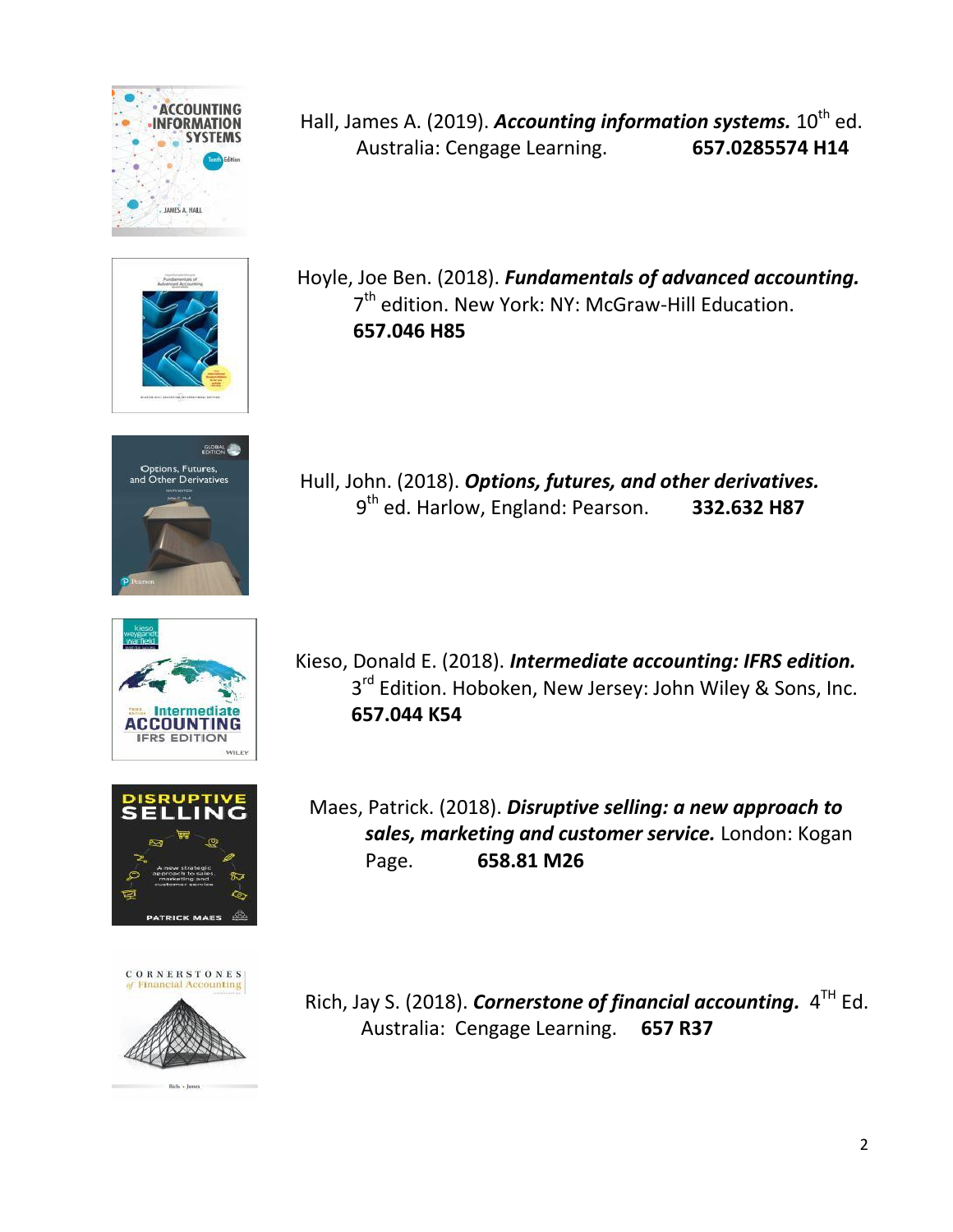

Richardson, Vernon J. (2018). *[Accounting information systems.](http://tlc.library.usc.edu.ph:8080/#section=resource&resourceid=463928429¤tIndex=2&view=reviewsDetailsTab)* 2<sup>nd</sup> Edition. New York: McGraw-Hill Publication. **657.0285574 R39**



**Enterprise Resources**<br>Planning and Management





Richardson, Vernon J. (2019). *[Data analytics for accounting.](http://tlc.library.usc.edu.ph:8080/#section=resource&resourceid=463928619¤tIndex=0&view=allCopiesDetailsTab)* New York: McGraw-Hill Publication. **657.0285 R39**

Rutherford, Denver. (2019). *[Enterprise resources: planning and](http://tlc.library.usc.edu.ph:8080/#section=resource&resourceid=484128753¤tIndex=0&view=allCopiesDetailsTab) [management.](http://tlc.library.usc.edu.ph:8080/#section=resource&resourceid=484128753¤tIndex=0&view=allCopiesDetailsTab)* New York, NY: Larsen and Keller. **658.4038011 R93**

Shah, Shashin. (2019). *[Wiley CIMA exam review: study guide](http://tlc.library.usc.edu.ph:8080/#section=resource&resourceid=448779632¤tIndex=0&view=allCopiesDetailsTab) [2019.](http://tlc.library.usc.edu.ph:8080/#section=resource&resourceid=448779632¤tIndex=0&view=allCopiesDetailsTab)* Hoboken, New Jersey: John Wiley and Sons. **657.076 Sh13**

*Wiley 11th [hour guide for 2018 level III CFA exam.](http://tlc.library.usc.edu.ph:8080/#section=resource&resourceid=450483589¤tIndex=0&view=allCopiesDetailsTab)* New Jersey: John Wiley & Sons. **332.6076 W64**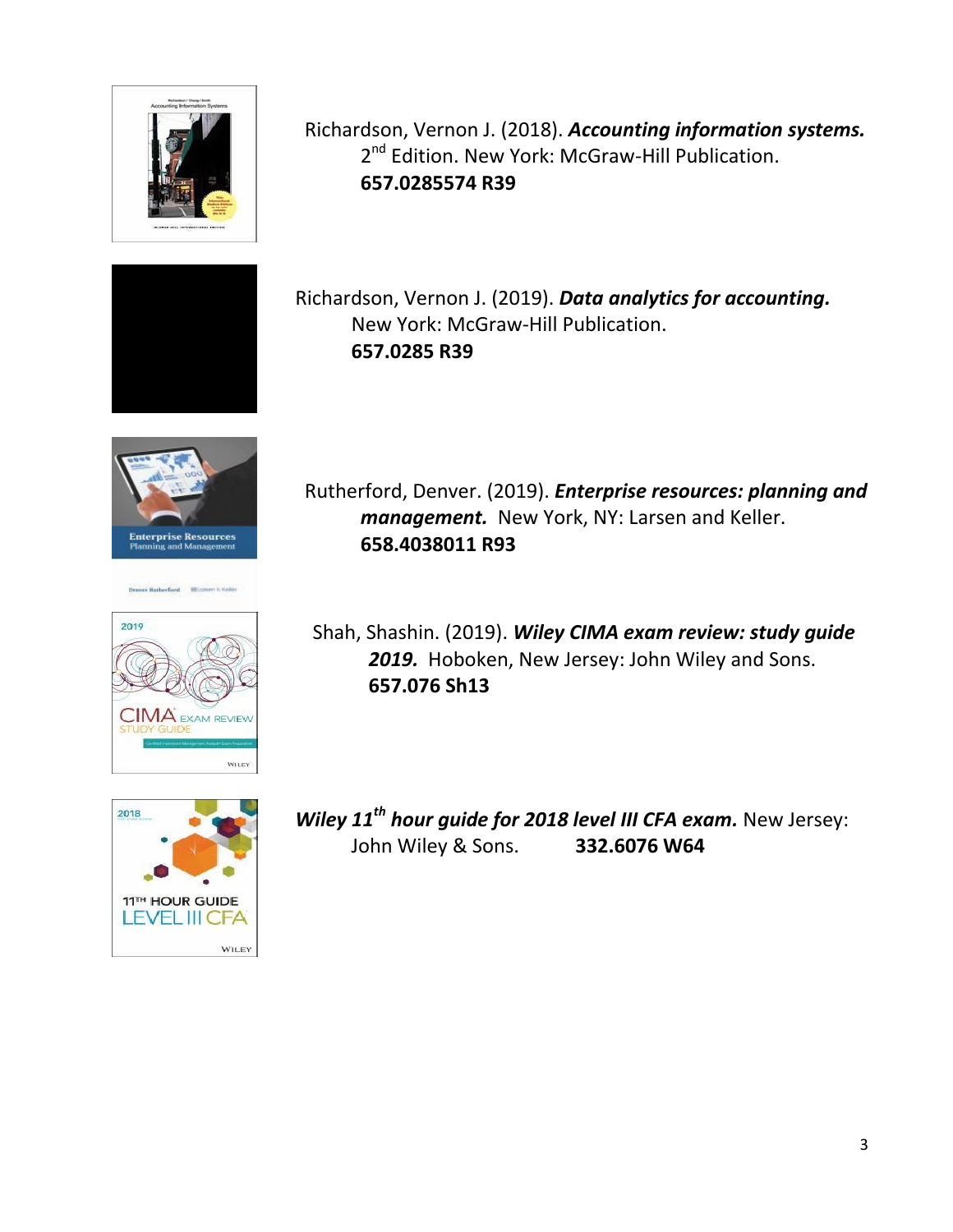## *Business Administration*



Alexander, Jack. (2018). *[Financial planning & analysis and](http://tlc.library.usc.edu.ph:8080/#section=resource&resourceid=452197992¤tIndex=1&view=allCopiesDetailsTab) [performance management.](http://tlc.library.usc.edu.ph:8080/#section=resource&resourceid=452197992¤tIndex=1&view=allCopiesDetailsTab)* New Jersey: John Wiley & Sons. **658.15 Al26**



Ammous, Saifedean. (2018 ). *[The bitcoin standard: the](http://tlc.library.usc.edu.ph:8080/#section=resource&resourceid=450272892¤tIndex=0&view=allCopiesDetailsTab) [decentralized alternative to central banking.](http://tlc.library.usc.edu.ph:8080/#section=resource&resourceid=450272892¤tIndex=0&view=allCopiesDetailsTab)* Hoboken, New Jersey: Wiley. **332.172 Am64**



Anderson, David Ray. (2019). *An [introduction to management](http://tlc.library.usc.edu.ph:8080/#section=resource&resourceid=469670217¤tIndex=0&view=allCopiesDetailsTab)  [science : quantitative approaches to decision making.](http://tlc.library.usc.edu.ph:8080/#section=resource&resourceid=469670217¤tIndex=0&view=allCopiesDetailsTab)* 15<sup>th</sup> ed. Australia: Cengage Learning Inc. **658.403 An23**



Beverland, Michael. (2018). *[Brand management: co-creating](http://tlc.library.usc.edu.ph:8080/#section=resource&resourceid=473621276¤tIndex=0&view=allCopiesDetailsTab) [meaningful brands.](http://tlc.library.usc.edu.ph:8080/#section=resource&resourceid=473621276¤tIndex=0&view=allCopiesDetailsTab)* Los Angeles: SAGE. **658.827 B46**



Blackledge, Michael. (2017). *[Introducing property valuation.](http://tlc.library.usc.edu.ph:8080/#section=resource&resourceid=453052353¤tIndex=0&view=allCopiesDetailsTab)* 2<sup>nd</sup> ed. Abingdon, Oxon: Routledge. **333.332 B56**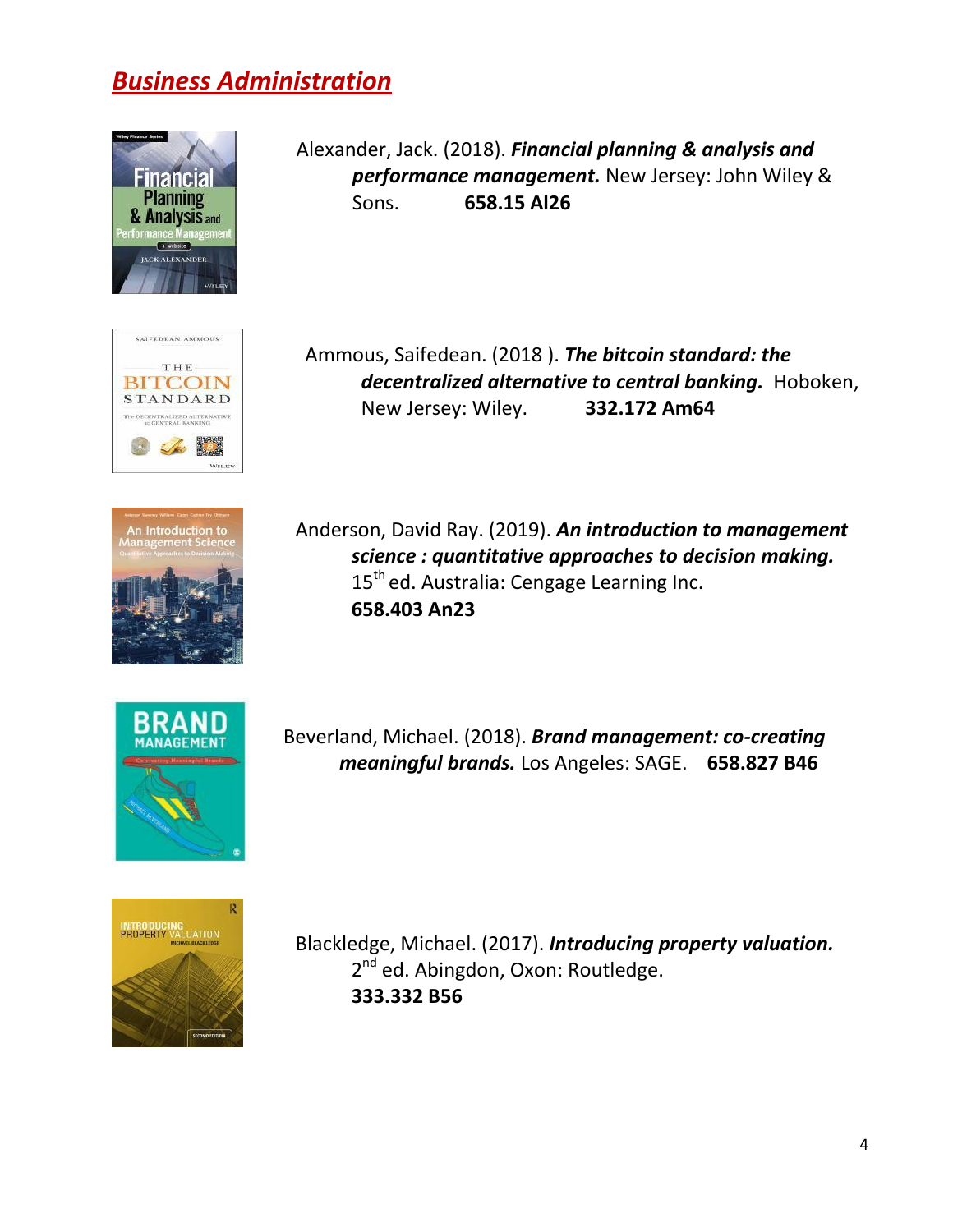

Bodie, Zvi. (2017). *[Essentials of investments.](http://tlc.library.usc.edu.ph:8080/#section=resource&resourceid=469029573¤tIndex=1&view=allCopiesDetailsTab)* 10<sup>th</sup> edition. New York: McGraw-Hill Education. **332.6 B63**



Boobier, Tony. (2018). *[Advanced analytics and AI: impact,](http://tlc.library.usc.edu.ph:8080/#section=resource&resourceid=451985000¤tIndex=0&view=allCopiesDetailsTab)  implementation, and the future of work.* United Kingdom: John Wiley and Sons. **659.00727 B64**



Eun, Cheol S. (2018). *[International financial management.](http://tlc.library.usc.edu.ph:8080/#section=resource&resourceid=469671395¤tIndex=9&view=allCopiesDetailsTab)* 8<sup>th</sup> ed. New York: NY: McGraw-Hill. **658.1599 Eu61**



Hands, David. (2018). *[Design management: the essential](http://tlc.library.usc.edu.ph:8080/#section=resource&resourceid=456463638¤tIndex=2&view=allCopiesDetailsTab) [handbook.](http://tlc.library.usc.edu.ph:8080/#section=resource&resourceid=456463638¤tIndex=2&view=allCopiesDetailsTab)* London: Kogan Page Limited. **745.2068 H19**



*[Innovation in pricing: contemporary theories and best practices.](http://tlc.library.usc.edu.ph:8080/#section=resource&resourceid=456462613¤tIndex=0&view=allCopiesDetailsTab)* (2018). 2nd edition. London: Routledge, Taylor & Francis Group. **658.816 In66**





Juska, Jerome M. (2018). *[Integrated marketing communication:](http://tlc.library.usc.edu.ph:8080/#section=resource&resourceid=456251256¤tIndex=1&view=allCopiesDetailsTab) [advertising and promotion in a digital world.](http://tlc.library.usc.edu.ph:8080/#section=resource&resourceid=456251256¤tIndex=1&view=allCopiesDetailsTab)* New York, NY: Routledge. **659.144 J98**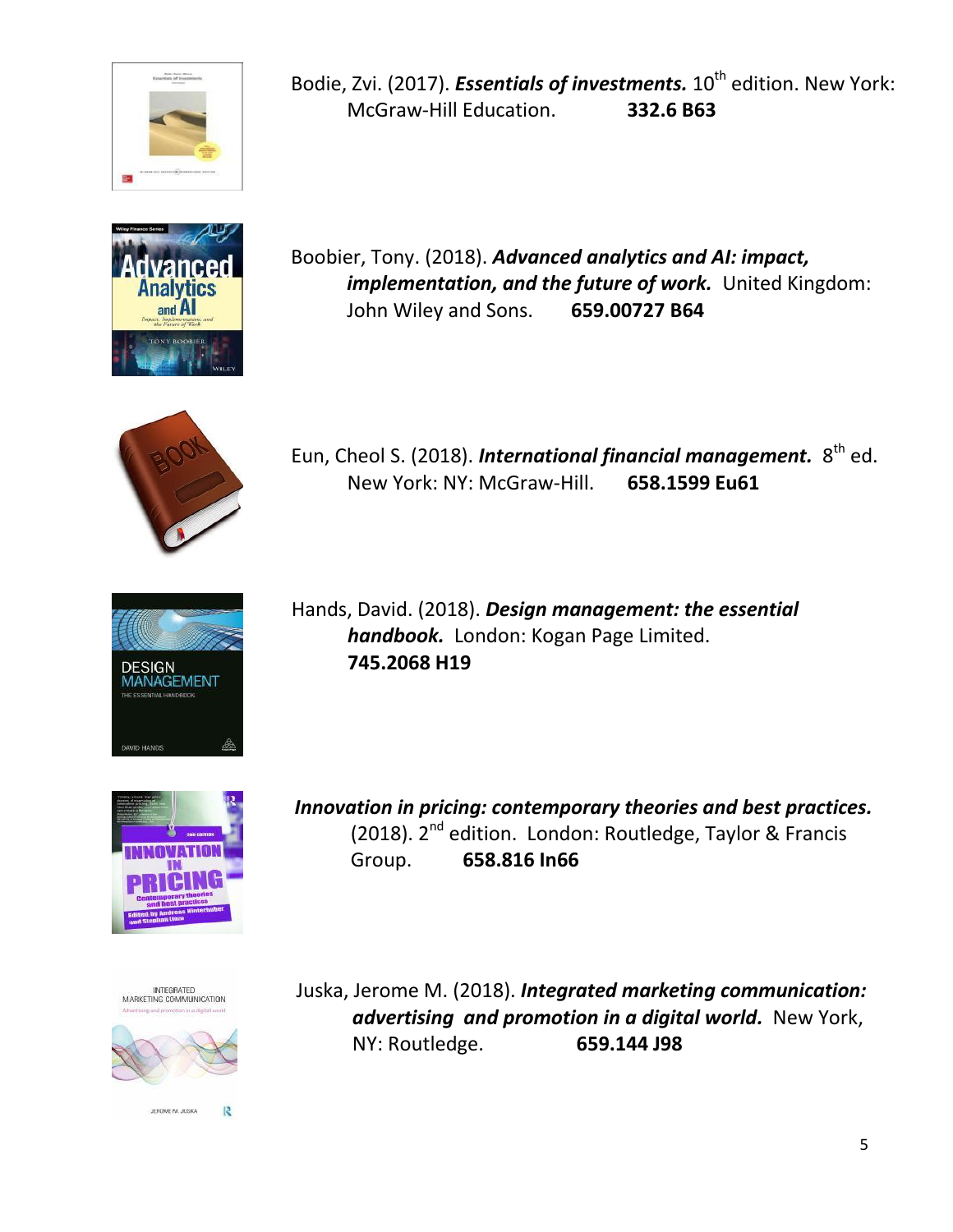

Entrepreneurship

Kloppenborg, Timothy J. (2019). *[Contemporary project](http://tlc.library.usc.edu.ph:8080/#section=resource&resourceid=450483078¤tIndex=1&view=allCopiesDetailsTab)  [management.](http://tlc.library.usc.edu.ph:8080/#section=resource&resourceid=450483078¤tIndex=1&view=allCopiesDetailsTab)* 4<sup>th</sup> ed. Australia: Cengage Learning. **658.404 K69**

Kuratko, Donald. (2017). *[Entrepreneurship: theory, process,](http://tlc.library.usc.edu.ph:8080/#section=resource&resourceid=396827122¤tIndex=0&view=fullDetailsDetailsTab) [practice.](http://tlc.library.usc.edu.ph:8080/#section=resource&resourceid=396827122¤tIndex=0&view=fullDetailsDetailsTab)* 10<sup>th</sup> ed. Boston: Cengage Learning. **658.404 K69**



Lewrick, Michael. (2018). *[The design thinking playbook: mindful](http://tlc.library.usc.edu.ph:8080/#section=resource&resourceid=465856591¤tIndex=0&view=allCopiesDetailsTab) [digital transformation of teams, products, services,](http://tlc.library.usc.edu.ph:8080/#section=resource&resourceid=465856591¤tIndex=0&view=allCopiesDetailsTab) [businesses and ecosystems.](http://tlc.library.usc.edu.ph:8080/#section=resource&resourceid=465856591¤tIndex=0&view=allCopiesDetailsTab)* London: Hoboken: Wiley. **658.4094 L59**

Madura, Jeff. (2018). *International management*. 13<sup>th</sup> edition. Australia: Cengage Learning. **658.1599 M26**

Muller, Hunter. (2018). *[The CEO of technology: lead, reimagine,](http://tlc.library.usc.edu.ph:8080/#section=resource&resourceid=453050194¤tIndex=0&view=allCopiesDetailsTab) [and reinvent to drive growth and create value in](http://tlc.library.usc.edu.ph:8080/#section=resource&resourceid=453050194¤tIndex=0&view=allCopiesDetailsTab) [unprecedented times.](http://tlc.library.usc.edu.ph:8080/#section=resource&resourceid=453050194¤tIndex=0&view=allCopiesDetailsTab)* New Jersey: John Wiley and Sons. **658.42 M91**



Saunders, Anthony. (2019). *[Financial markets and institutions.](http://tlc.library.usc.edu.ph:8080/#section=resource&resourceid=469671409¤tIndex=0&view=allCopiesDetailsTab)* 7 th ed. New York: McGraw-Hill. **332 Sa87**

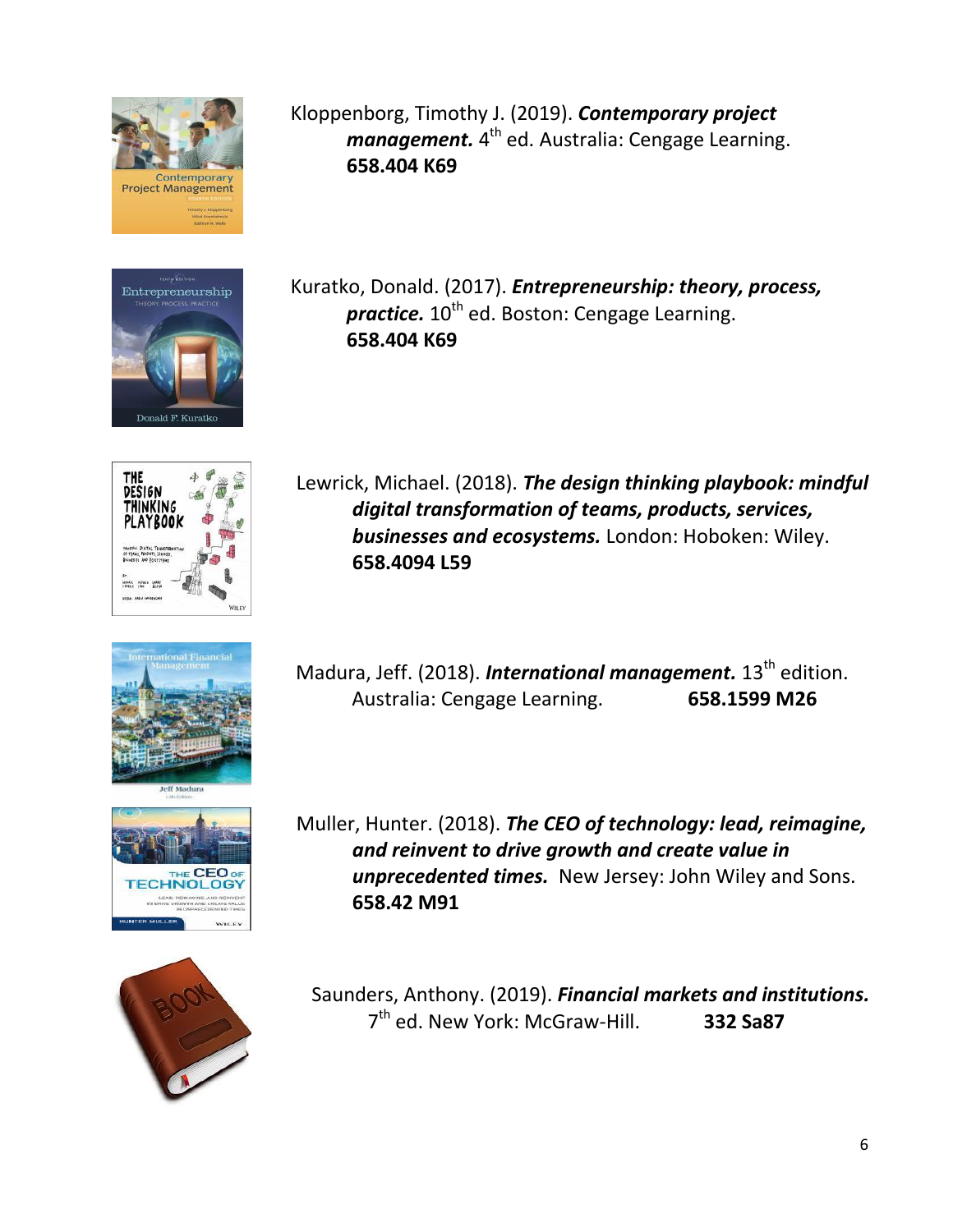





Stevenson, William J. (2018). [Operations management.](http://tlc.library.usc.edu.ph:8080/#section=resource&resourceid=465423846¤tIndex=1&view=allCopiesDetailsTab) 13<sup>th</sup> edition. New York: NY: McGraw-Hill. **658.5 St48**

Weill, Peter. (2018). *[What's your digital business model?: six](http://tlc.library.usc.edu.ph:8080/#section=resource&resourceid=447640621¤tIndex=0&view=allCopiesDetailsTab)  [questions to help you build the next-generation](http://tlc.library.usc.edu.ph:8080/#section=resource&resourceid=447640621¤tIndex=0&view=allCopiesDetailsTab)  enterprise.* Boston: Harvard Business Review Press. **658.05 W42**

Wheelen, Thomas L. (2018). *[Concepts in strategic management](http://tlc.library.usc.edu.ph:8080/#section=resource&resourceid=463500234¤tIndex=1&view=allCopiesDetailsTab) [and business policy: globalization, innovation, and](http://tlc.library.usc.edu.ph:8080/#section=resource&resourceid=463500234¤tIndex=1&view=allCopiesDetailsTab)* sustainability.  $15^{th}$  ed. England: Pearson. **658.4012 W56** 

#### *Economics*



*[A research agenda for new institutional economics.](http://tlc.library.usc.edu.ph:8080/#section=resource&resourceid=462216946¤tIndex=0&view=allCopiesDetailsTab)* (2018). Cheltenham, UK: Edward Elgar Publishing. **330.155 R31**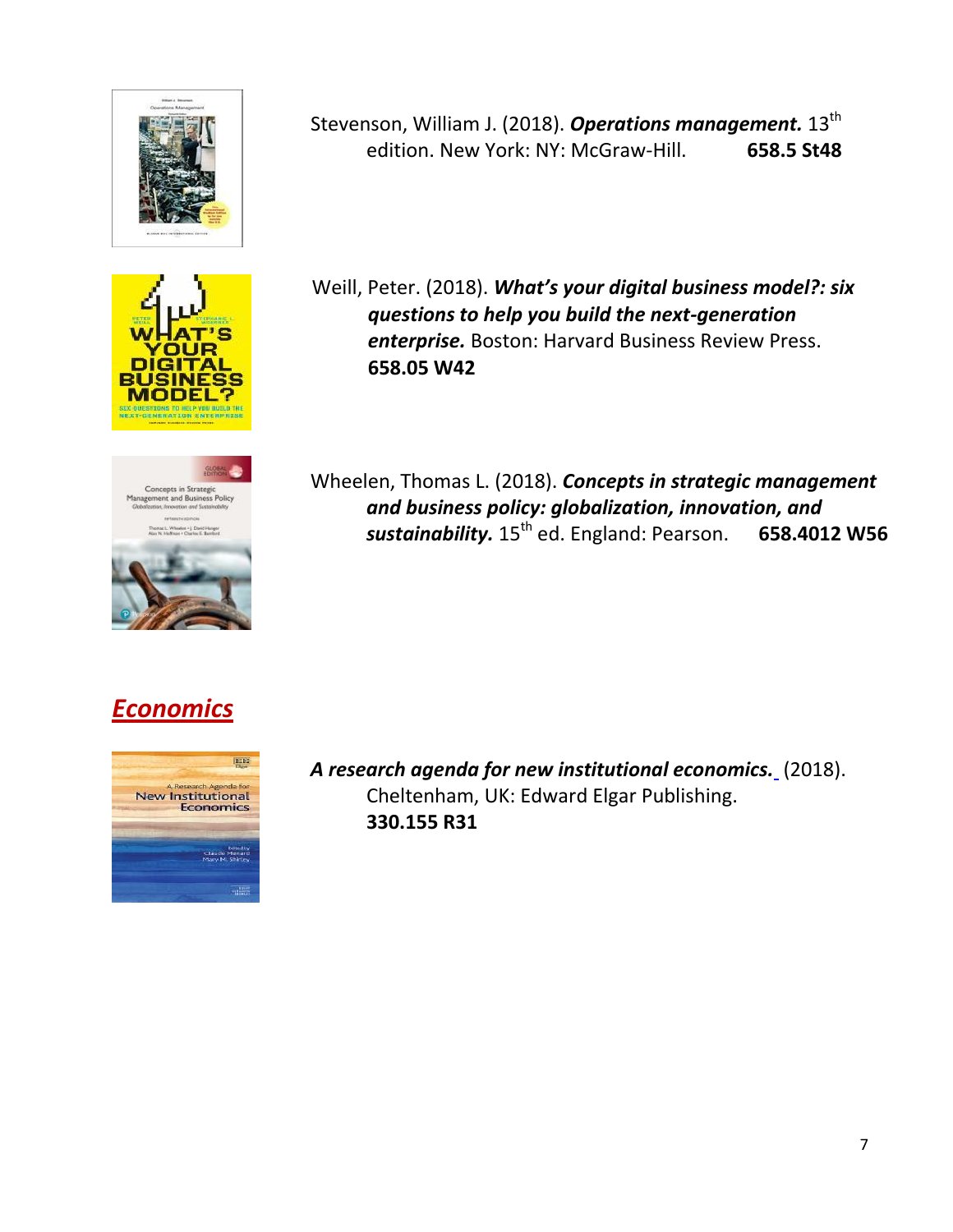## *Hospitality and Tourism Management*



Kolb, Bonita M. (2018). *[Marketing research for the tourism,](http://tlc.library.usc.edu.ph:8080/#section=resource&resourceid=463499839¤tIndex=0&view=allCopiesDetailsTab)  [hospitality and events industries.](http://tlc.library.usc.edu.ph:8080/#section=resource&resourceid=463499839¤tIndex=0&view=allCopiesDetailsTab)* London: Routledge. **658.83 K83**



*[Operations management in hospitality industry.](http://tlc.library.usc.edu.ph:8080/#section=resource&resourceid=453054334¤tIndex=0&view=allCopiesDetailsTab)* (2018). New York, NY: Larsen & Keller. **647.95068 Op28**



*[Quality management in hospitality industry.](http://tlc.library.usc.edu.ph:8080/#section=resource&resourceid=452627042¤tIndex=0&view=allCopiesDetailsTab)* (2018). New York, NY: Larsen & Keller. **647.940685 Q25**



*[Resort management.](http://tlc.library.usc.edu.ph:8080/#section=resource&resourceid=451982195¤tIndex=0&view=allCopiesDetailsTab)* (2018). New York, NY: Larsen & Keller. **647.95068 R31**



*[Social media and internet for restaurants and bars.](http://tlc.library.usc.edu.ph:8080/#section=resource&resourceid=462429556¤tIndex=0&view=allCopiesDetailsTab)* (2018). New York, NY: 3G E-Learning LLC. **647.950285 So13**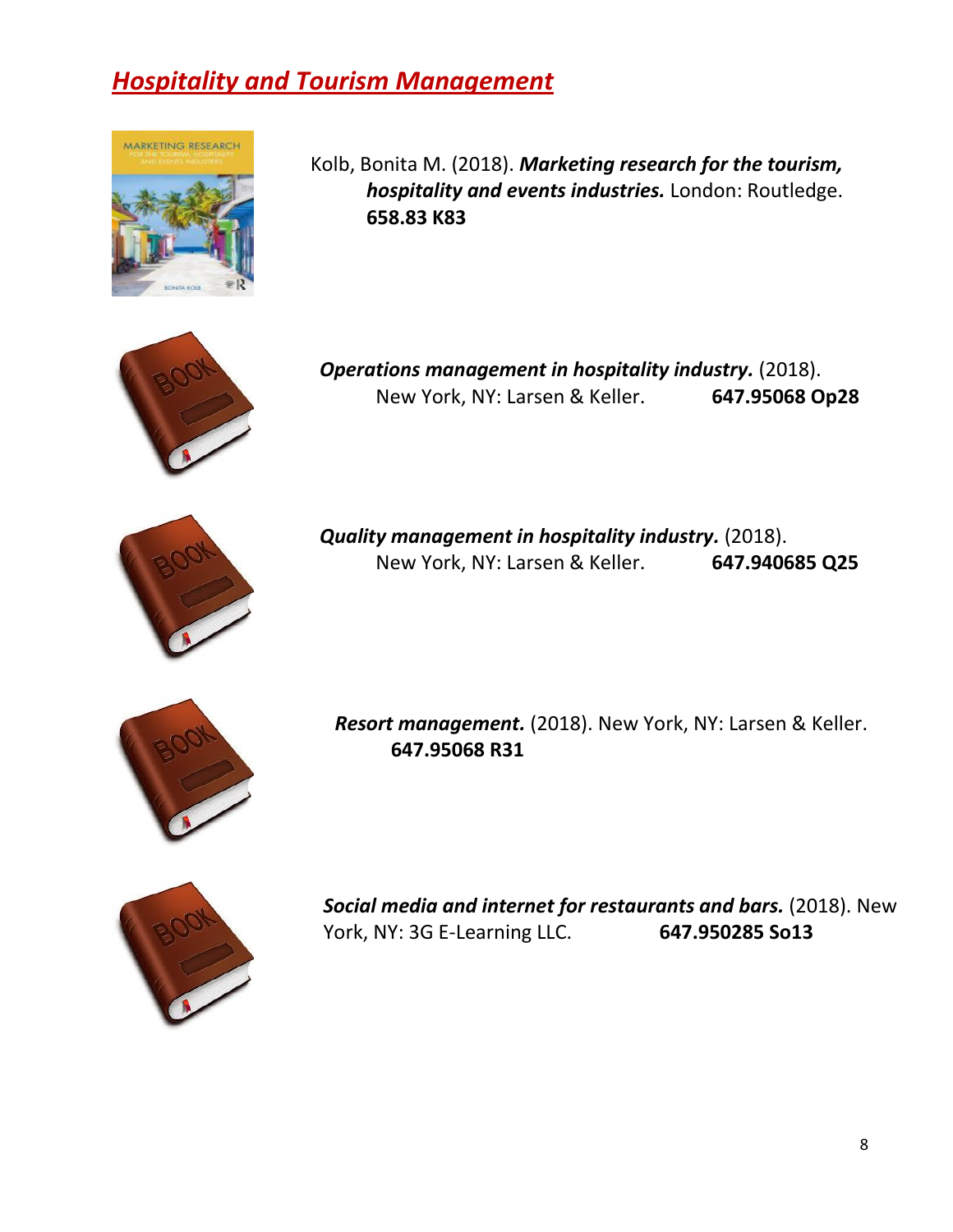#### *Political Science*







Canel, Maria Jose. (2019). *[Public sector communication: closing](http://tlc.library.usc.edu.ph:8080/#section=resource&resourceid=459459029¤tIndex=0&view=allCopiesDetailsTab) [gaps between citizens and public organizations.](http://tlc.library.usc.edu.ph:8080/#section=resource&resourceid=459459029¤tIndex=0&view=allCopiesDetailsTab)* Hoboken, New Jersey: John Wiley and Sons. **352.384 C16**



Codling, A.R. (2018). *[Thinking critically about law: a student's](http://tlc.library.usc.edu.ph:8080/#section=resource&resourceid=462429753¤tIndex=0&view=allCopiesDetailsTab) guide.* Oxon: Routledge. **340.1 C64**



Contosta, David R. (2017). *[America's needless war: cautionary](http://tlc.library.usc.edu.ph:8080/#section=resource&resourceid=370627172¤tIndex=0&view=fullDetailsDetailsTab) [tales of us involvement in the Philippines, Vietnam, and](http://tlc.library.usc.edu.ph:8080/#section=resource&resourceid=370627172¤tIndex=0&view=fullDetailsDetailsTab) Iraq.* New York: Prometheus Books. **355.0209**



Cushion, Stephen. (2018). *[Reporting elections: rethinking the](http://tlc.library.usc.edu.ph:8080/#section=resource&resourceid=466492247¤tIndex=0&view=allCopiesDetailsTab) [logic of campaign coverage.](http://tlc.library.usc.edu.ph:8080/#section=resource&resourceid=466492247¤tIndex=0&view=allCopiesDetailsTab)* Cambridge, UK: Polity Press. **324.73 C95**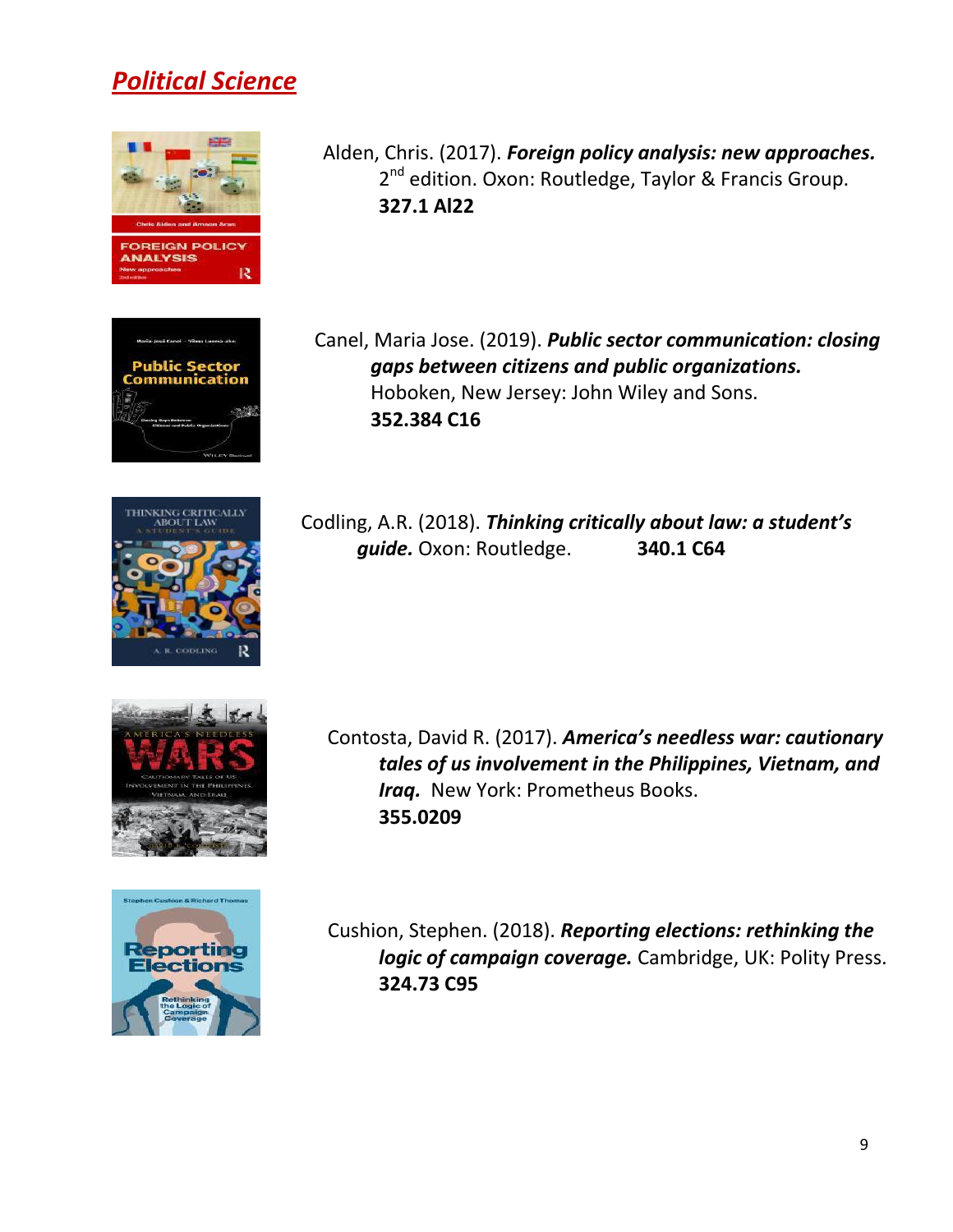









*[The encyclopedia of diplomacy.](http://tlc.library.usc.edu.ph:8080/#section=resource&resourceid=474343099¤tIndex=0&view=allCopiesDetailsTab)* (2018). West Sussex: Wiley-Blackwell. **327.203 En19 LUO**

*[International strategic relations and China's national security:](http://tlc.library.usc.edu.ph:8080/#section=resource&resourceid=453270630¤tIndex=0&view=allCopiesDetailsTab) [World at the crossroads.](http://tlc.library.usc.edu.ph:8080/#section=resource&resourceid=453270630¤tIndex=0&view=allCopiesDetailsTab)* (2017). New Jersey: World Scientific. **355.033051 In82**

Kellstedt, Paul M. (2018). *[The fundamentals of political science](http://tlc.library.usc.edu.ph:8080/#section=resource&resourceid=453482455¤tIndex=2&view=allCopiesDetailsTab)*  [research.](http://tlc.library.usc.edu.ph:8080/#section=resource&resourceid=453482455¤tIndex=2&view=allCopiesDetailsTab) 3<sup>rd</sup> edition. New York: Cambridge University Press. **320.072 K29**

Mikler, John. (2018). *[The political power of global corporations.](http://tlc.library.usc.edu.ph:8080/#section=resource&resourceid=462216958¤tIndex=0&view=allCopiesDetailsTab)*  Cambridge: Polity Press. **322.3 M58**

Przeworski, Adam. (2018). *[Why bother with elections?](http://tlc.library.usc.edu.ph:8080/#section=resource&resourceid=462003195¤tIndex=0&view=allCopiesDetailsTab)* Cambridge: Polity Press. **324.6 P65**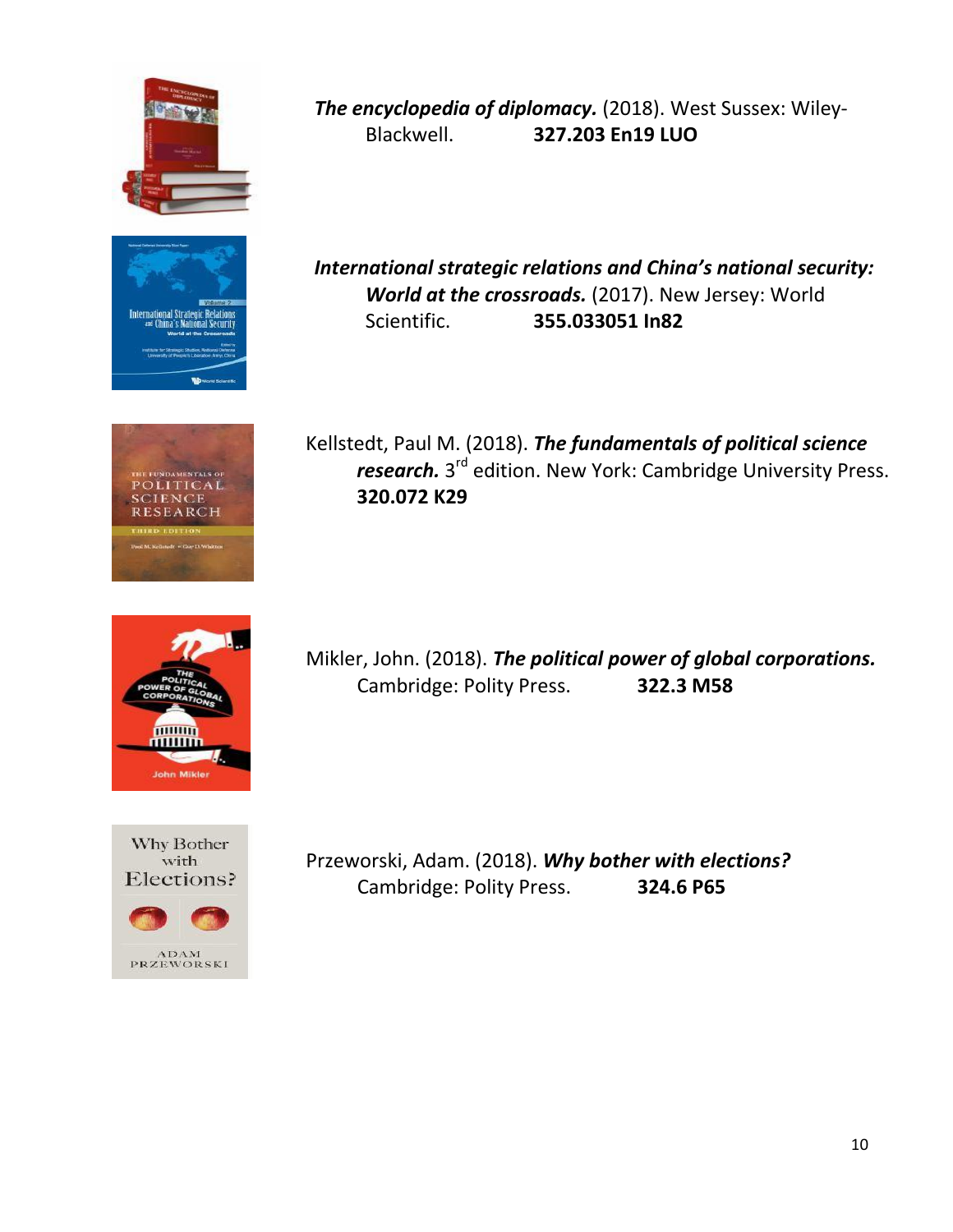

Snow, Donald M. (2018). *[Cases in international relations: principles](http://tlc.library.usc.edu.ph:8080/#section=resource&resourceid=451986067¤tIndex=0&view=allCopiesDetailsTab)* [And applications.](http://tlc.library.usc.edu.ph:8080/#section=resource&resourceid=451986067¤tIndex=0&view=allCopiesDetailsTab) 7<sup>th</sup> edition. Maryland: Rowman & Littlefied. **327 Sn61**

Upadhyay, Ranvijay. (2018). *[Ethics, integrity and aptitude in](http://tlc.library.usc.edu.ph:8080/#section=resource&resourceid=452196026¤tIndex=0&view=allCopiesDetailsTab) [Governance.](http://tlc.library.usc.edu.ph:8080/#section=resource&resourceid=452196026¤tIndex=0&view=allCopiesDetailsTab)* Los Angeles: SAGE. **172.2 Up12**

## *Filipiniana Books*

So, Paul L. (2018). *[Philippine tourist destinations: v.2.1.](http://tlc.library.usc.edu.ph:8080/#section=resource&resourceid=460501300¤tIndex=2&view=allCopiesDetailsTab)* Manila: PTAA. **915.99 So1**

*[PFRS, 2018.](http://tlc.library.usc.edu.ph:8080/#section=resource&resourceid=453914704¤tIndex=0&view=allCopiesDetailsTab)* (2018). Metro Manila: PICPA. **657.30218 P48**

**PUBLICATION CREDITS** 

DIVINE C. TENORIO, RL, MLIS **SBE Librarian**

For inquiries

Call: 2531000 Local 570

Email: [uscbernardbonklib2016@gmail.com](mailto:uscbernardbonklib2016@gmail.com)